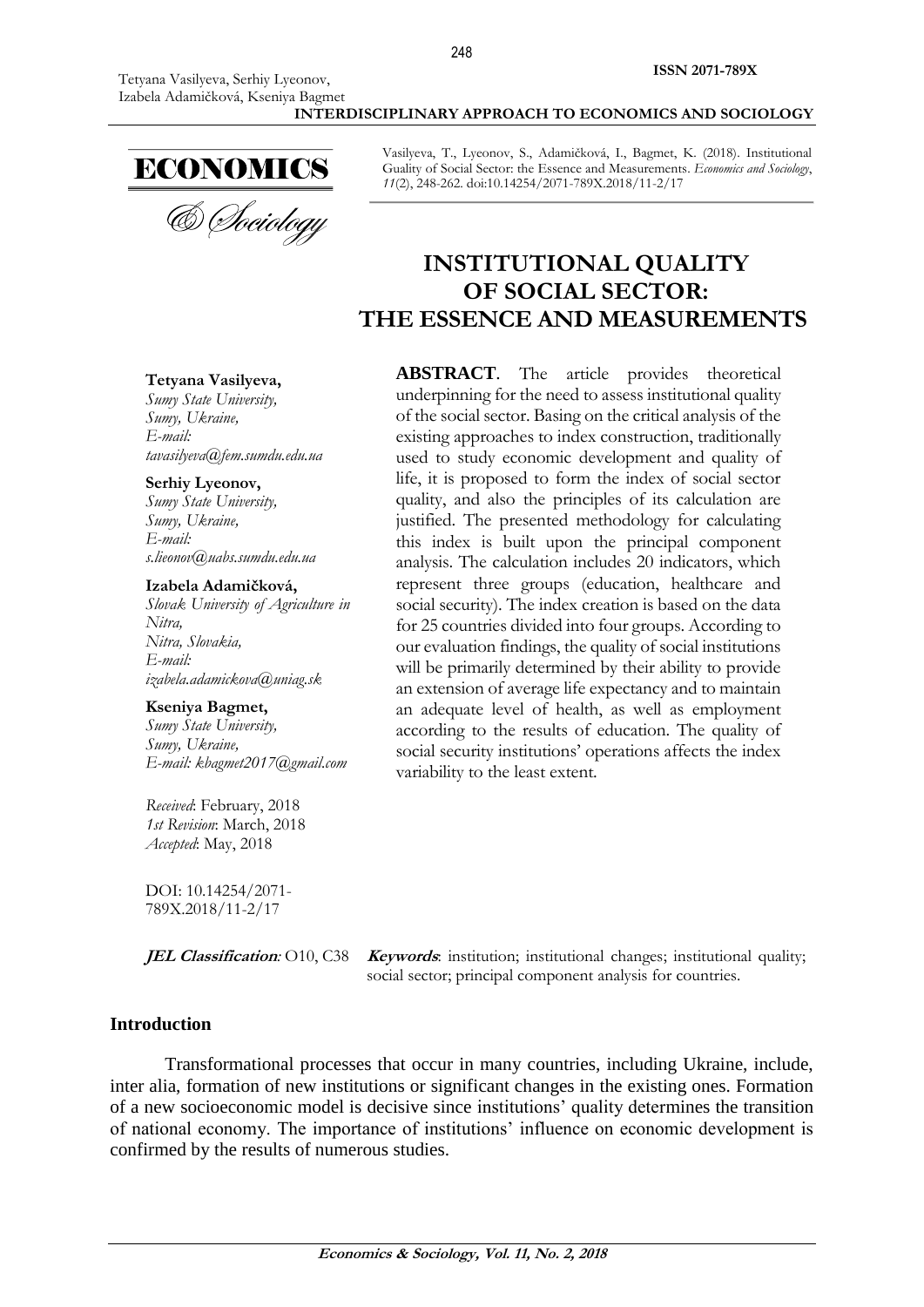The number and the geographical coverage of the related research have been increasing recently, thus confirming the topicality of the problem of institutions and institutional changes in today's conditions (Draskovic *et al.*, 2017). However, many research problems remain understudied concerning institutions of the social sector: social security, healthcare, education. The reasons for such delay in the research process are related to both conceptualization of these institutions themselves and, consequently, to the complexity of empirical studies on the related institutional changes as well as to the specific place and role of social sector in national economy.

Criticism of various approaches applied to measure the quality of institutions was not the aim of our research. These approaches were developed in certain contexts, where they were successfully applied. However, explaining the need for a completely new approach to assessing the quality of social institutions was not our goal either. The aim of our study is to assess institutional quality of the social sector basing on social indicators of the countries with different socioeconomic models.

# **1. Literature review**

Complex structure of the social sector, correlations between social, economic and ecological indicators contribute to the use of the integrated approach aiming to evaluate the quality of this sector. Thus, institutional quality issues are often investigated in the context of economic growth and economic performance. Studies on the role of institutions in economic development are widely represented by the World Bank. Тhe methodology of the Worldwide Governance Indicators (WGI) (Kaufmann *et al.*, 2005, 2009, 2010; Acemoglu, Robinson, 2008) covers over 200 countries and territories, measuring six dimensions of governance: Voice and Accountability, Political Stability and Absence of Violence/Terrorism, Government Effectiveness, Regulatory Quality, Rule of Law, and Control of Corruption. This methodology has been in use since 1996.

J. Aron (2000) explores the role of public and private institutions in economic growth since paucity and weakness of both macroeconomic and institutional data for many developing countries preclude robust policy interpretations on a country-by-country basis (Besciu, Androniceanu). Moreover, the issue with the influence of institutional quality on economic growth of resource-oriented and transition economies has become particularly relevant as institutions tend to have a crucial impact in the post-socialist context especially (Pilc, 2018; Androniceanu, 2017). Vitola A., Senfelde M. (2015, p. 278) examined the role of institutions in economy stating that "institutions affect investment in physical and human capital as well as the organisation of production. Quantitative research proves that institutional quality accounts for the greatest part of the differences in worker output and income around the world".

The institutional quality of the social sector of the economy determines macroeconomic dynamics level (Lyulyov *et al.*, 2018; Došenović Bonča, P. *et al.*, 2018; Kyrychenko *et al*., 2018; Kartashov, 2007; Melnyk *et al.*, 2018), economic performance (Efendic, Pugh, 2015) and business-cycle dynamics (Lunyakov *et al*., 2013; Lubis, 2018; Sanusi *et al.*, 2017). Bhandari M. (2017) states that proper institutional architecture is important for sustainable development. Institutional architecture has global importance not only for governance, but also for national and regional governances. Proper governance is needed in developing, monitoring and implementing policies that are needed to meet the three pillars – social, environmental and economic ones – of sustainable development (Bartkowiak-Bakun, 2017). Moskovicz A. (2018) stresses that institutional quality basically means the adaptation of resources to the changing environment, taking advantage of opportunities and evaluating risks according to objectives and goals. Buriak A. and Sysoyeva L. (2014) consider institutional issues among the set of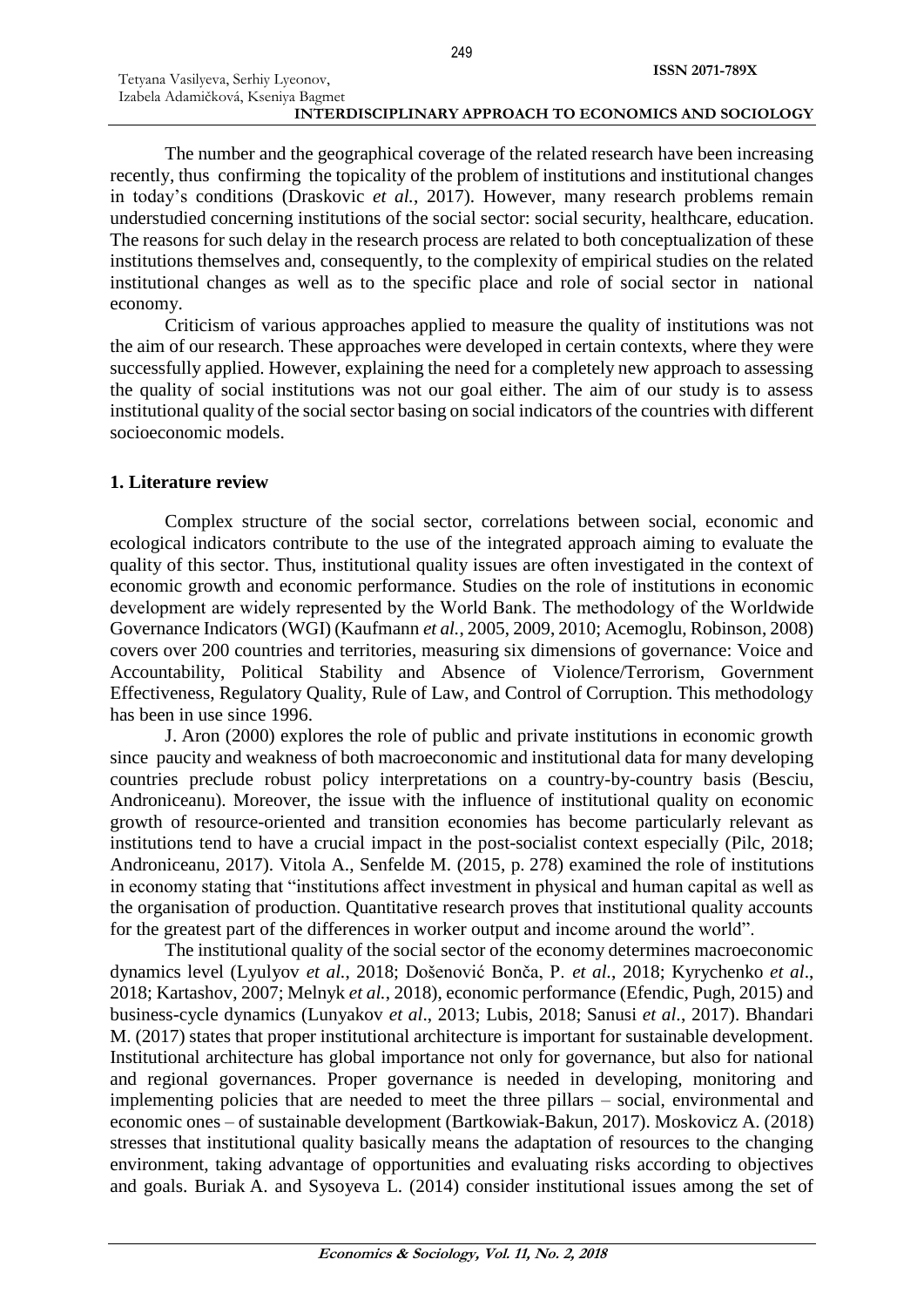financial systems' characteristics which make them more exposing to systemic risks. Вruinshoofd А. (2016) considers institutional quality as a broader concept that encompasses legislation, individual rights and government regulation and services of high quality. Nifo A., Vecchione G. (2014) studied the impact of institutional quality on the migration of skilled labour. The link between institutional quality of the social sector and the level of lifelong education system is investigated by Petrushenko Yu. (2017), Poliakh S. and Nuriddin A. (2017), Kolářová E. and Kolářová V. (2017), Máté D. and Darabos E. (2017), Harshad D. (2017) considers that institutional quality of the social sector is based on inventions and discoveries, intellectual work, keeping record of memory, knowledge transfer etc.

# **2. Methodological approach**

Reliability and internal consistency of the indicators were verified using the Cronbach's alpha, calculated by comparing the scores for each scale object with the total score for each observation, and then comparing them with the variance for all individual elements:

$$
\alpha = \left(\frac{k}{k-1}\right) \times \left(1 - \frac{\sum_{i=1}^{k} \sigma_{yi}^2}{\sigma_x^2}\right),\tag{1}
$$

where  $\sigma_{yi}^2$  – the variance of indicator *i*;  $\sigma_x^2$  – the variance of all indicators; *k* – the number of indicators in the set.

Cronbach's alpha ranges from 0 to 1, providing an overall assessment of the indicator's reliability. If all indicators are completely independent (i.e., do not correlate or do not have a general covariance), then  $\alpha$  equals to 0; if all elements have high covariances, then  $\alpha$  will approach 1, when the number of elements on the scale verges to infinity. In other words, according to (Goforth, 2015), the higher is the coefficient  $α$ , the more elements have a common covariance and, perhaps, measure the same basic concept.

Verification of reliability in the selected indicators (using the Cronbach's alpha) and subsequent calculations were carried out using STATA/MP 13.0. The obtained value α for our indicator set is 0.8421, which is greater than the critical value of 0.7 and points at a "good" level of internal consistency (according to Bland, Altman, 1997).

The next important step in calculating the QISS index is to determine the weight of each indicator. To solve this problem, either statistical analysis, or mathematical modelling can be used. The latter, in our opinion, will allow us consider the complexity and multidimensionality of the social sector more fully, determine the list of factors, the strength and their influence on the effectiveness of its functioning, preventing the subjectivity inherent in expert evaluations. One of the methods of mathematical modelling and statistical analysis is the principal component analysis. With this method, it is possible to define the list of key components (factors) that explain the indicators' variance, prevent duplication of information and facilitate the results' interpretation.

The first stage in the algorithm of the main component analysis is the unification of these indicators. Different measurement units and the scale of original source data may distort the results. So, the main component will be set by the exponent that has the highest variance value. To unify the indicators intensity and coordinate their influence, the normalization approach is also required.

To convert the indicators, the following equations are used (Nikolaev *et al.*, 2009):

а) when the highest quality indicator corresponds to its minimum value: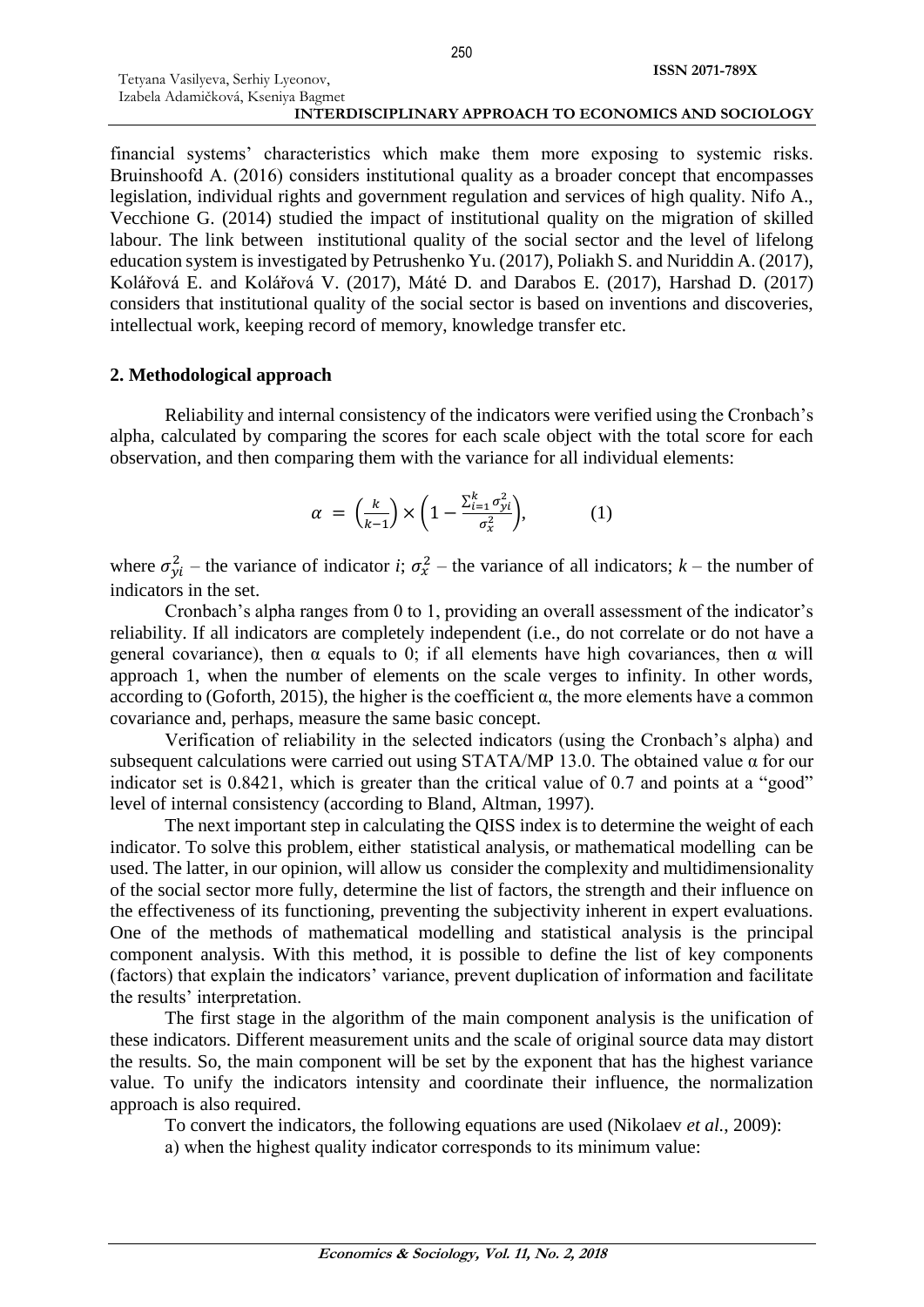Tetyana Vasilyeva, Serhiy Lyeonov, Izabela Adamičková, Kseniya Bagmet

# **INTERDISCIPLINARY APPROACH TO ECONOMICS AND SOCIOLOGY**

$$
\tilde{X} = \frac{X - X_{min}}{X_{max} - X_{min}}\,,\tag{2}
$$

b) when the highest quality indicator corresponds to its maximum value:

$$
\tilde{X} = \frac{X_{\text{max}} - X}{X_{\text{max}} - X_{\text{min}}},\tag{3}
$$

c) when the highest quality indicator corresponds to its defined value:

$$
\tilde{X} = 1 - \frac{|X - X_{opt}|}{[(X_{opt} - X_{min}) \times (X_{max} - X_{opt})]},
$$
\n(4)

where  $\tilde{X}$  – unified data,  $X$ – primary data,  $X_{min}$  – the minimum value of primary data,  $X_{max}$  – the maximum value of primary data,  $X_{opt}$  – the optimal value of primary data.

Due to these changes we get unified data, the possible values of which will be in the range from 0 to 1. At the same time, the best value of the indicator from the position of social institutions quality corresponds to one, while the worst one – to zero.

The nature of the principal component analysis (PCA) consists in the decrease in the number of output indicators that have greater variability. From the mathematical point of view, the basic set of variables is replaced by a new set of uncorrelated variables (components), which are primary weighted variables. In this case, the sum of the squares of weight coefficients will always be 1.

New variables are the main components (*рс*). They will gradually choose the variability of base indicators and, accordingly, the first principal component (*рс1*) will have the largest value of the sample variance. In the future, the algorithm of PCA will select the second principal component upon the fulfillment of conditions regarding the equality to the unity of the sum of squares of weight coefficients, the lack of correlation with *рс1* and the maximum value of residual variance, and so on, until the main components will not select all the variance.

# **3. Conducting research and results**

# *3.1. Institutional quality of the social sector: the search for measuring instruments*

The issues which should be addressed while studying this problem are the following:

- What measurements are the most appropriate to the task in hand and methodologically correct: integral indicators or a set of individual indicators?
- How will the parameter (parameters) allow us make a comparison between individual countries or regions to reflect the dynamics of institutional changes?
- What is the relationship between the quality of social institutions and economic development in countries with different models?

*Integral indicators or a set of individual partial indicators*

The definition of institutional quality is challenging because of a complex nature of institutions. In general, we should mention another compulsory characteristic of institutional quality which is the ability of institutions to change. North D. (1997, p. 73) considered the mechanisms that ensure their implementation and behavioral norms which structure repeated interrelations between people. We will consider the institutional quality of social sector, firstly, as its ability to provide services in accordance with social guarantees (standards), and secondly, as the ability to change in accordance with the needs of socioeconomic development.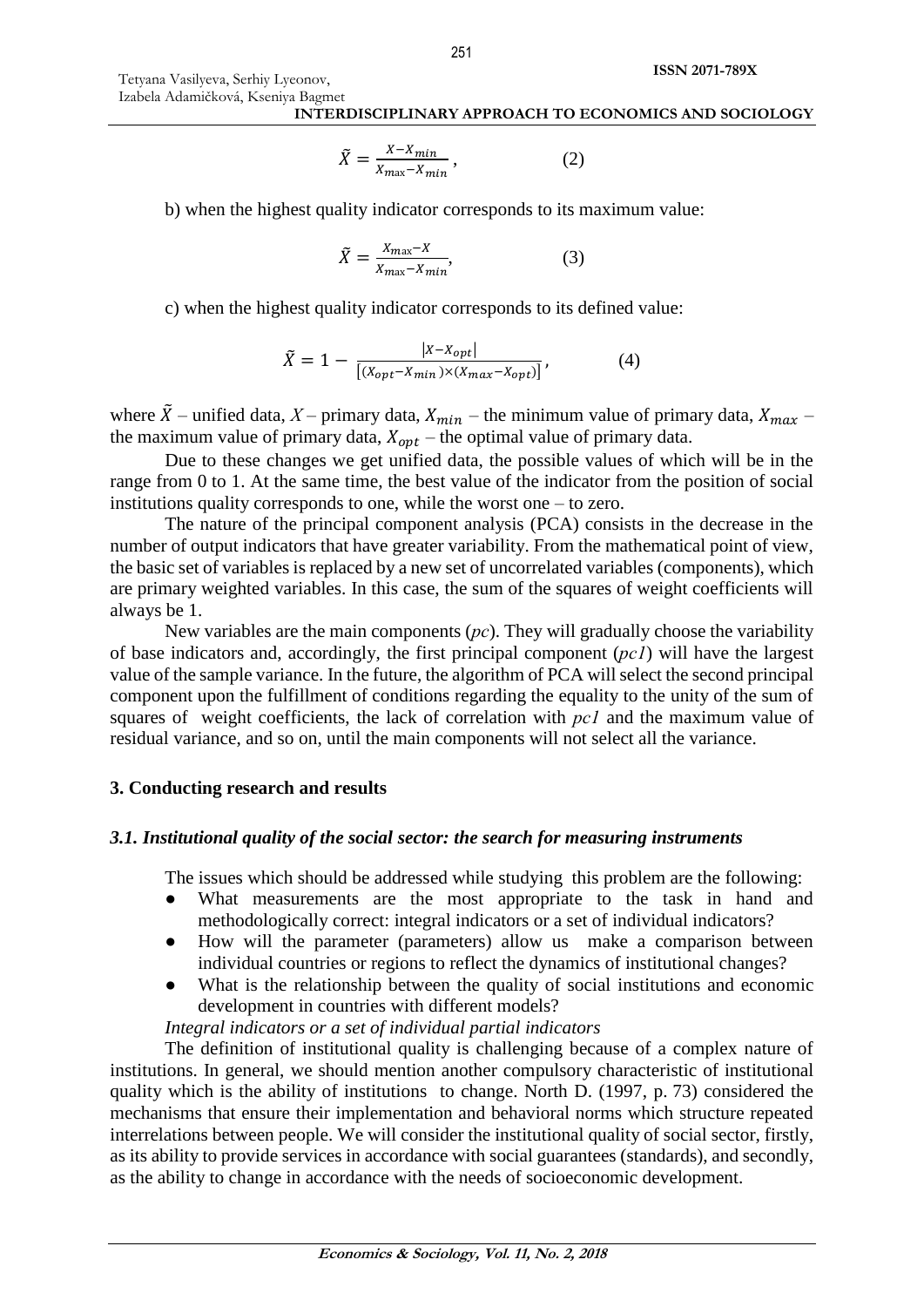We tried to examine the disadvantages of the existing parameters. The following principles for calculating the institutional quality index of social sector were defined:

- 1. Social measures of outcomes. We propose to calculate the index based on the indicators characterizing the functions of individual institutions in the social sector. This index should not include the indicators of costs and social expenditures.
- 2. Objectivity means that a generalized estimator should not be based on expert values of institutions, but indicators should be provided by official statistics. Their use makes it possible to undertake an assessment as maximally objective and comparable for individual countries.
- 3. Complexity and multidimensionality: this index should summarize all possible aspects of activity in the social sector. 20 indicators for three groups (education, health and social protection), which are represented by official statistics, are included in calculations. The complex one-dimensional parameter allows us consider a wide range of components and classify countries according to the estimates. It has more operationality and makes it possible to reduce errors in measuring institutional quality.

The questions of applying a complex (aggregated) indicator or a set of partial ones for the institutional quality analysis do not have an unanimous answer. Most of the available measures are complex, but they are poorly informative for study the institutional quality of the social sector. Let us dwell on individual indicators which are typically used to analyze economic development and the quality of life.

Human Development Index (HDI), used by the United Nations Development Program, includes both social and economic components. To achieve the tasks outlined above, we consider institutional quality assessment for the social sector as an intermediate stage of research. Sameas HDI, other indices (the Better Life Index, for example) also have the economic component in the basis of their calculations.

We turn our attention to such indicator as the Knowledge Economy Index (KEI), which is calculated by the World Bank. It is one of the most complex indicators, which is considering institutional regime, incentives for effective knowledge creation, dissemination and use of the already existing knowledge. However, this indicator cannot be treated as the institutional quality index of the social sector, since its purpose is to assess the transition to knowledge economy.

Also, we should take into account the Social Progress Index (SPI). This indicator has been designed by Stern S., Wares A., Hellman T. (2016) to measure the social progress in countries and compare them on various aspects of social progress. The unconditional advantage of this index is that it is based on the approach to results, the so-called output but not input characteristics. However, we do not consider some indicators of this index necessary for assessing the institutional quality of social sector, in particular, environmental quality.

# *3.2. Data description*

Therefore, to build the index, we selected the indicators corresponding to the above goals. They allow us assess the institutional quality of social sector in the most stable and transparent way, forming the primary array of information support for state regulation of institutional changes. These tasks have identified the key criteria for selecting the primary indicators.

First of all, indicators should be formed from open public sources. This requirement is the basic one, although for the analysis of complex research objects, which include institutions and institutional changes, it is often necessary to use the factors that are difficult to measure.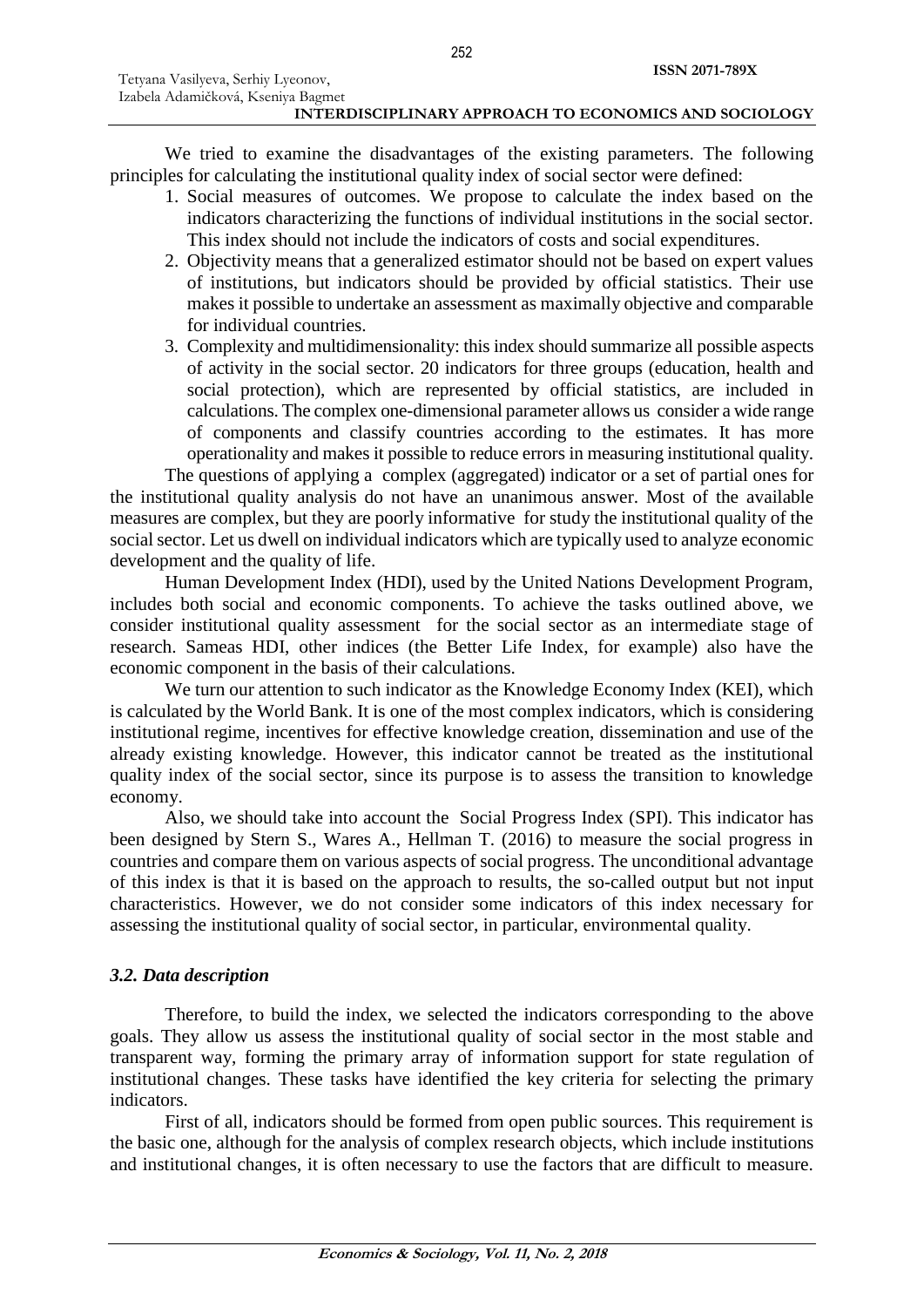This will ensure the transparency of calculations, the possibility of their reproduction, considering the growth of time series and the prospects for further index improvement.

Also, indicators should be strong enough. To achieve the set goals, the selection process for proposed indicators should be accompanied by the assessment of their significance. Mathematical complexity of analysis and calculations will grow with the increasing number of indicators and it can be compensated using various software packages. The complexity of findings and the risks of making erroneous management decisions will certainly increase (Lazányi *et al.*, 2017).

*The Institutional Quality Index of social sector: the calculation methodology*

To calculate the Institutional Quality Index of Social Sector (IQSS), we offer a list of indicators that measure the effectiveness of institutions and their changes in the social sector (*Table 1*).

Table 1. The list of indicators included in the calculation of the Institutional Quality Index of the social sector

| Group<br>of indicators | Indicator<br>(units)                                                                        | Designation  | Description of the indicator                                                                                                                                                                                                           |  |  |  |
|------------------------|---------------------------------------------------------------------------------------------|--------------|----------------------------------------------------------------------------------------------------------------------------------------------------------------------------------------------------------------------------------------|--|--|--|
|                        | Birth rate (per<br>$1,000$ people)                                                          | birth rate   | The number of births during the year (per 1000<br>people).                                                                                                                                                                             |  |  |  |
|                        | Mortality rate<br>(per 1,000 people)                                                        | death rate   | The number of deaths during the year (per 1000<br>people).                                                                                                                                                                             |  |  |  |
|                        | Tuberculosis<br>incidences<br>(per 100,000 people)                                          | October      | Tuberculosis incidences (new and recurrence),<br>(per 100,000 people). All types of tuberculosis,<br>including HIV-infected persons, are considered.                                                                                   |  |  |  |
| Healthcare             | Life expectancy<br>(in years)                                                               | expectancy   | The number of years a newborn can live if the<br>death rate at the time of his birth remained the<br>same throughout his life.                                                                                                         |  |  |  |
|                        | Adult mortality<br>((per 1,000 people))                                                     | mortal adult | The death probability of an adult aged 15 to 60<br>years.                                                                                                                                                                              |  |  |  |
|                        | Infant mortality<br>(for 1000 newborns)                                                     | mortality    | The number of infant deaths during one year (per<br>$1,000$ newborns).                                                                                                                                                                 |  |  |  |
|                        | Successful treatment<br>of tuberculosis<br>(% of new incidences)                            | tubertrtment | The percentage of tuberculosis incidences (new<br>and recurrence) and successfully completed<br>treatment in a corresponding year.                                                                                                     |  |  |  |
|                        | Unemployment<br>(% of the number<br>of employees)                                           | unemploy     | The percent of people in working age who are out<br>of work.                                                                                                                                                                           |  |  |  |
|                        | Adolescent fertility<br>(The number of<br>adolfert<br>births per 1,000<br>women aged 15-19) |              | The number of births among women aged 15-19<br>years (per 1000 women).                                                                                                                                                                 |  |  |  |
| Social                 | Age dependence<br>protection (% of the number<br>agedpndnc<br>of working-age<br>population) |              | The number of people under the age of 15 years<br>and after 64 years in relation to the number of<br>people aged 15 to 64 years. The values are given<br>in the proportion of age-dependent people of<br>working age (per 100 people). |  |  |  |
|                        | Unprotected<br>(vulnerable)<br>employment<br>(% of the number<br>of employees)              | vulnerempl   | The number of employees in the areas sensitive to<br>changes in the business cycle (self-employed<br>persons or employed in the household).                                                                                            |  |  |  |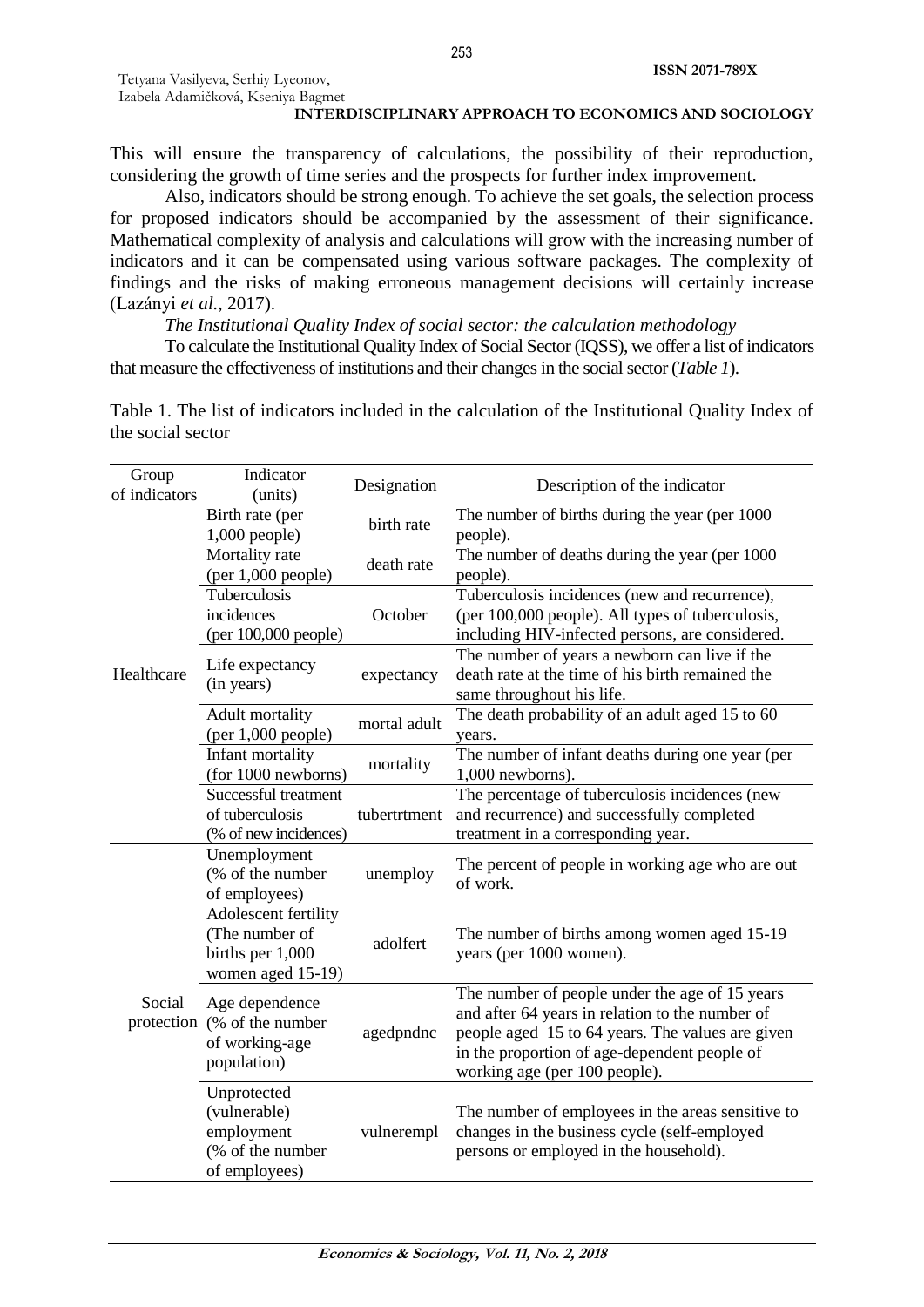Tetyana Vasilyeva, Serhiy Lyeonov, Izabela Adamičková, Kseniya Bagmet

| Education | Primary education<br>coverage (% of the<br>total population)                 | schenrlprimary      | The share of population, regardless of age, that is<br>covered by primary education.                                             |  |  |  |
|-----------|------------------------------------------------------------------------------|---------------------|----------------------------------------------------------------------------------------------------------------------------------|--|--|--|
|           | Employed with a<br>level of education<br>below the basic<br>(% of the total) |                     | The share of employees with a level of education<br>emplLessbasic below the basic (according to the ISCED-11<br>classification). |  |  |  |
|           | Employed with a<br>formal education<br>(% of the total)                      | emplschool          | The share of employees with formal education<br>(according to the ISCED-11 classification).                                      |  |  |  |
|           | Employed with a<br>Bachelor's degree<br>(% of the total)                     | emplbach            | The share of employees with a Bachelor's degree<br>or equivalent education level (according to the<br>ISCED-11 classification).  |  |  |  |
|           | Employed with a<br>Master's degree<br>(% of the total)                       | emplmasters         | The share of employees with a Master's degree<br>or equivalent educational level (according to the<br>ISCED-11 classification).  |  |  |  |
|           | Employed without<br>a defined level of<br>education (% of the<br>total)      | Level not<br>stated | The share of employees without a defined level of<br>education (according to the ISCED-11<br>classification).                    |  |  |  |
|           | Duration of<br>compulsory<br>schooling (years)                               | Durcomedu           | A number of years of compulsory school<br>attendance.                                                                            |  |  |  |
|           | Persons studying<br>abroad (%)                                               | Outbound            | The share of students studying abroad.                                                                                           |  |  |  |
|           | Persons studying in<br>other countries (%)                                   | Inbound             | The share of foreign students.                                                                                                   |  |  |  |

**INTERDISCIPLINARY APPROACH TO ECONOMICS AND SOCIOLOGY**

Some of the related indicators are not included in the proposed list due to their inadequate representation by countries. These are the indicators of adequacy and efficiency of social protection programs, labour market, and healthcare. Ddatabases on the education outcomes of pupils and students (PISA, EGRA etc.) have been also duly noted. We hope that these indicators could be added to the proposed list in the future once they become more complete in terms of data availability.

To calculate the QISS index, we formed a database covering 25 countries, the selection of which was determined by the need to consider the impact of the difference in economic development, the history of institutional changes, the socio-political model of public administration, the specifics of social protection programs and the development of social sphere overall. The division of countries into groups was based on the UN classification (2014).

The first group of countries is presented by economically developed countries that together form the G7 group. They are characterized by high indicators of socioeconomic development, the system of institutions, and a series of their transformations. This group includes Canada, France, Germany, Italy, the United Kingdom, USA.

The second group includes economically developed countries, members of the European Union and Turkey. These countries are interesting from the standpoint of transforming institutions caused by integrational processes, since unification of systems and programs can supposedly ensure the development of social sector. This second group includes Austria, Belgium, Denmark, Finland, the Netherlands, Portugal, Sweden and Turkey.

The countries of the Baltic, Eastern and South-Eastern Europe, new members of the European Union belong to the third group. Institutional changes associated with the processes of economic restructuring and governance at the stage of joining the EU occurred at a relatively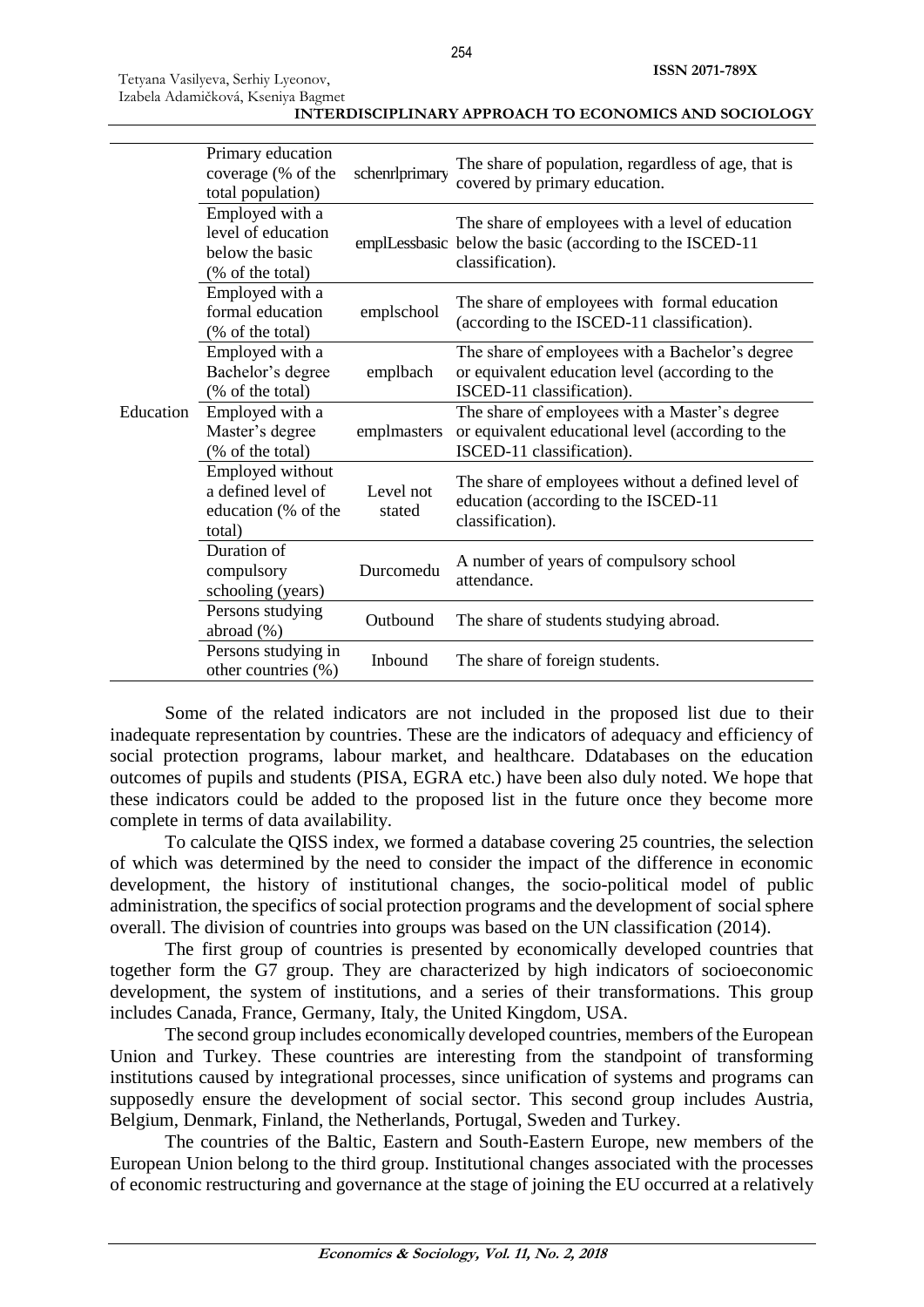Tetyana Vasilyeva, Serhiy Lyeonov, Izabela Adamičková, Kseniya Bagmet

#### **INTERDISCIPLINARY APPROACH TO ECONOMICS AND SOCIOLOGY**

rapid pace. Therefore, experience of such countries is especially important for Ukraine at the present stage. The third group of countries comprises Croatia, Czech Republic, Estonia, Latvia, Lithuania, Poland, Romania.

The last group includes Armenia, Belarus, Georgia, Kazakhstan, the Russian Federation, Ukraine. Tamilina L., Baklanova E. (2012) noted that institutions in these post-Soviet republics began to change, and the same time had a single goal (the introduction of market institutions). It was implemented in relatively short terms.

As a result, we have received a data set, including 20 indicators divided into three groups for 25 countries for the period of 2008-2014.

# *3.3. Results*

*Table 2* presents the calculation results for the principal components parameters: an eigenvalue, the extent to which the variance of the next component is less than the previous one (difference), the proportion of the total variance and the cumulative value of total variance.

| Component | Eigenvalue | Difference | Proportion | Cumulative |
|-----------|------------|------------|------------|------------|
| Comp1     | 6.11249    | 2.17376    | 0.3056     | 0.3056     |
| Comp2     | 3.93874    | 1.65142    | 0.1969     | 0.5026     |
| Comp3     | 2.28731    | .692291    | 0.1144     | 0.6169     |
| Comp4     | 1.59502    | .478921    | 0.0798     | 0.6967     |
| Comp5     | 1.1161     | .113473    | 0.0558     | 0.7525     |
| Comp6     | 1.00263    | .151276    | 0.0501     | 0.8026     |
| Comp7     | .851354    | .0564663   | 0.0426     | 0.8452     |
| Comp8     | .794887    | .184071    | 0.0397     | 0.8849     |
| Comp9     | .610817    | .111246    | 0.0305     | 0.9155     |
| Comp10    | .499571    | .0639211   | 0.0250     | 0.9404     |
| Comp11    | .43565     | .112817    | 0.0218     | 0.9622     |
| Comp12    | .322833    | .119658    | 0.0161     | 0.9784     |
| Comp13    | .203175    | .0868664   | 0.0102     | 0.9885     |
| Comp14    | .116309    | .0737594   | 0.0058     | 0.9943     |
| Comp15    | .0425491   | .00492792  | 0.0021     | 0.9965     |
| Comp16    | .0376212   | .0217251   | 0.0019     | 0.9984     |
| Comp17    | .0158961   | .00299505  | 0.0008     | 0.9991     |
| Comp18    | .012901    | .00886825  | 0.0006     | 0.9998     |
| Comp19    | .00403277  | .00392508  | 0.0002     | 1.0000     |
| Comp20    | .000107687 | ۰          | 0.0000     | 1.0000     |

Table 2. Calculating the parameters of principal components

Thus, higher variance occurs in the first principal component, overall, it characterizes 30.56% of the total variance in initial indicators, the second component has the variance value of 3.93 and characterizes 19.69% of the total variance. Cumulatively, the first and the second components provide explanations for 50.26% of the variance and so on. This information is necessary to choose the number of principal components that will be used for further analysis, interpretation of indicators and index determination.

Using the Kaiser criterion, only components whose eigenvalue is at least 1 are selected. In our case, these are the first six components, which cumulatively explain 80.26% of the original variance. You can confirm the selection graphically using the screen test (*Graph 1*), where the number of points to the line determines the number of principal components.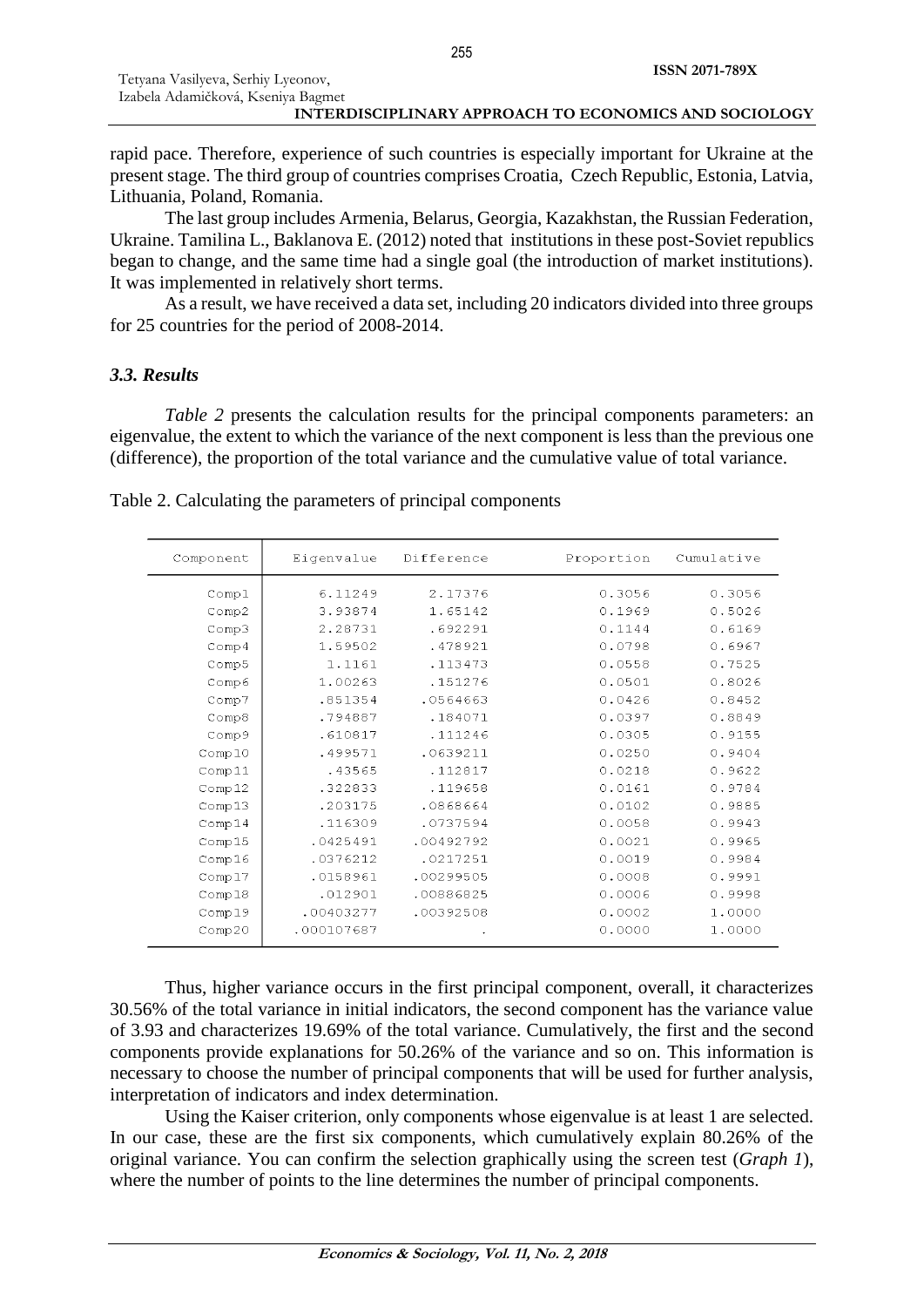The interpretation of principal components is carried out based on the matrix of factor loadings, which are the correlation values between the primary indicators and the corresponding component. To increase the informativeness, various kinds of rotation can be used.



Graph 1. The selection of principal components by the screen test

After the rotation by the VARIMAX method, we obtained the following values of eigenvectors in 6 selected principal components with the correlation value less than 0.3 which is considered insignificant and excluded from *Table 3*.

|  |  |  |  |  | Table 3. The factor loadings of principal components using the VARIMAX rotation |
|--|--|--|--|--|---------------------------------------------------------------------------------|
|--|--|--|--|--|---------------------------------------------------------------------------------|

| Variable               | Comp1     | Comp2  | Comp3  | Comp <sub>4</sub> | Comp5  | Comp6  |
|------------------------|-----------|--------|--------|-------------------|--------|--------|
| birthrate<br>deathrate |           |        | 0.3467 |                   |        |        |
| Inctuber               | 0.3239    |        |        |                   |        |        |
| liexpectancy           | 0.3510    |        |        |                   |        |        |
| mortaladult            | 0.3093    |        |        |                   |        |        |
| mortalinf              | 0.3861    |        |        |                   |        |        |
| tubertrtmnt            |           |        |        |                   |        | 0.4150 |
| unempltot              |           |        |        |                   |        | 0.6892 |
| adolfert               | 0.3951    |        |        |                   |        |        |
| agedpndnc              | $-0.3306$ |        |        |                   |        |        |
| vulnerempl             |           |        |        |                   |        |        |
| schenrlpri~y           |           |        |        |                   | 0.6456 |        |
| emplLessba~c           |           | 0.5712 |        |                   |        |        |
| emplschool             |           | 0.5815 |        |                   |        |        |
| emplbach               |           |        |        | $-0.5308$         |        |        |
| emplmasters            |           | 0.3412 |        | 0.5793            |        |        |
| Levelnotst~d           |           |        |        | 0.4411            | 0.3447 |        |
| Durcomedu              |           |        | 0.4307 |                   |        |        |
| outbound               |           |        | 0.6449 |                   |        |        |
| Inbound                |           |        |        |                   |        | 0.3250 |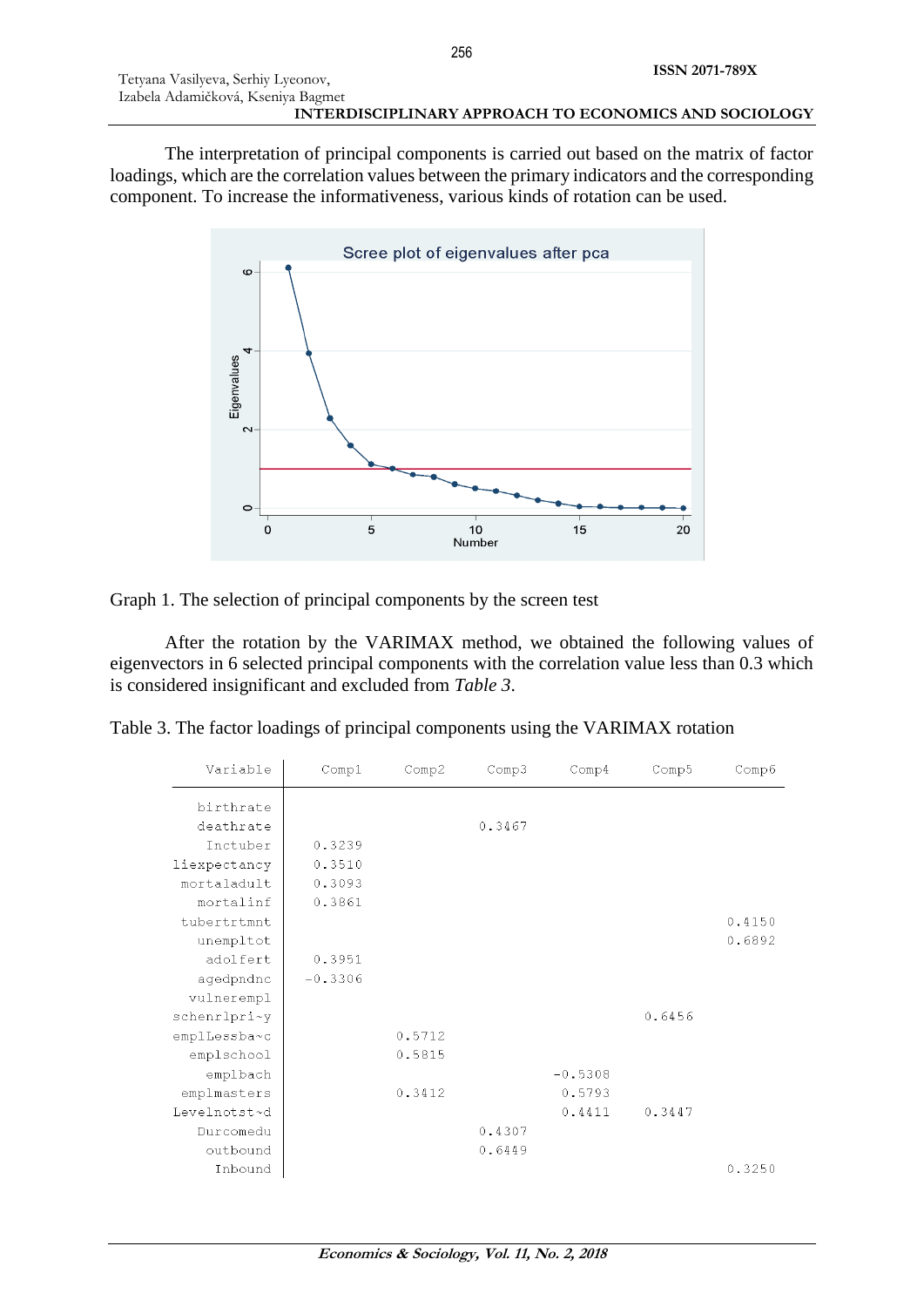It is difficult to establish the essential features of principal components clearly, but we can make a few conclusions in the first approximation, which will be refined in further research.

The quality of social institutions will be primarily determined by their ability to ensure the continuation of average life expectancy and to maintain an adequate level of health (principal component 1). The second and third components are characterized by the relationship between the results of education and further employment. The quality of social protection institutions affects the index variance to the least extent.

The coefficients of indicator correlation are approximately at the same level and characterize a single level of factor loading of components.

Thus, the principal component analysis shows the calculation of index with equal weight coefficients for established factor loadings of output indicators on principal components (*Table 4*).

| Country               | Country<br>group         | 2007  | 2008  | 2009  | 2010  | 2011  | 2012  | 2013  | 2014  |
|-----------------------|--------------------------|-------|-------|-------|-------|-------|-------|-------|-------|
| Canada                |                          | 6,683 | 6,380 | 6,441 | 6,539 | 6,535 | 6,696 | 6,689 | 6,701 |
| France                | 1                        | 6,424 | 6,072 | 6,377 | 6,394 | 6,387 | 6,334 | 6,068 | 5,989 |
| Germany               |                          | 6,366 | 5,982 | 6,277 | 6,329 | 6,286 | 6,405 | 6,263 | 5,942 |
| Italy                 | $\mathbf{1}$             | 5,471 | 5,121 | 5,454 | 5,469 | 5,404 | 5,276 | 5,148 | 5,121 |
| UK                    |                          | 6,320 | 5,982 | 6,269 | 6,380 | 6,370 | 6,540 | 6,498 | 6,414 |
| <b>USA</b>            | $\mathbf{1}$             | 6,741 | 6,487 | 6,484 | 6,489 | 6,532 | 6,540 | 6,523 | 6,563 |
| Austria               | $\overline{2}$           | 6,276 | 6,011 | 6,300 | 6,361 | 6,329 | 6,224 | 6,187 | 6,350 |
| Belgium               | $\overline{2}$           | 5,914 | 5,598 | 6,063 | 6,091 | 6,099 | 6,064 | 5,979 | 6,091 |
| Denmark               | $\overline{2}$           | 5,513 | 5,177 | 5,428 | 5,549 | 5,543 | 5,632 | 5,651 | 5,623 |
| Finland               | $\overline{2}$           | 5,900 | 5,640 | 5,910 | 5,986 | 6,048 | 6,165 | 6,163 | 6,094 |
| Netherlands           | $\overline{2}$           | 6,068 | 5,789 | 6,054 | 6,093 | 6,042 | 6,065 | 5,805 | 5,741 |
| Portugal              | $\overline{2}$           | 4,360 | 4,066 | 4,322 | 4,332 | 4,411 | 4,302 | 4,191 | 4,447 |
| Sweden                | $\overline{2}$           | 6,018 | 5,777 | 6,170 | 6,281 | 6,321 | 6,245 | 6,478 | 6,493 |
| Turkey                | $\overline{2}$           | 2,528 | 2,512 | 2,378 | 2,483 | 2,471 | 2,484 | 2,520 | 2,468 |
| Croatia               | 3                        | 4,776 | 4,663 | 4,670 | 4,707 | 4,554 | 4,255 | 4,261 | 4,550 |
| <b>Czech Republic</b> | 3                        | 5,580 | 5,464 | 5,586 | 5,648 | 5,665 | 5,702 | 5,649 | 5,752 |
| Estonia               | 3                        | 5,195 | 5,261 | 5,155 | 5,129 | 5,264 | 5,422 | 5,512 | 5,480 |
| Latvia                | $\overline{3}$           | 4,458 | 4,681 | 4,465 | 4,478 | 4,571 | 4,620 | 4,656 | 4,572 |
| Lithuania             | 3                        | 4,880 | 5,049 | 4,804 | 4,743 | 4,748 | 4,770 | 4,831 | 5,087 |
| Poland                | 3                        | 4,938 | 4,963 | 5,061 | 5,119 | 5,110 | 5,124 | 5,040 | 5,141 |
| Romania               | $\overline{3}$           | 3,780 | 3,817 | 3,763 | 3,780 | 3,832 | 3,767 | 3,781 | 3,675 |
| Armenia               | $\overline{4}$           | 4,710 | 4,583 | 4,420 | 4,351 | 4,368 | 4,281 | 4,202 | 3,763 |
| Georgia               | $\overline{4}$           | 3,730 | 3,610 | 3,594 | 3,562 | 3,567 | 3,536 | 3,580 | 3,791 |
| Russian<br>Federation | $\overline{\mathcal{L}}$ | 4,721 | 4,998 | 4,718 | 4,804 | 4,880 | 4,944 | 4,855 | 4,841 |
| Ukraine               | $\overline{4}$           | 4,609 | 4,783 | 4,480 | 4,696 | 4,732 | 4,751 | 4,627 | 4,510 |

Table 4. Factor loadings of output indicators for main components

# *3.4. The analysis of findings*

Now we can form the rating of countries according to the Institutional Quality Index in the social sector in 2014 (*Table 5*).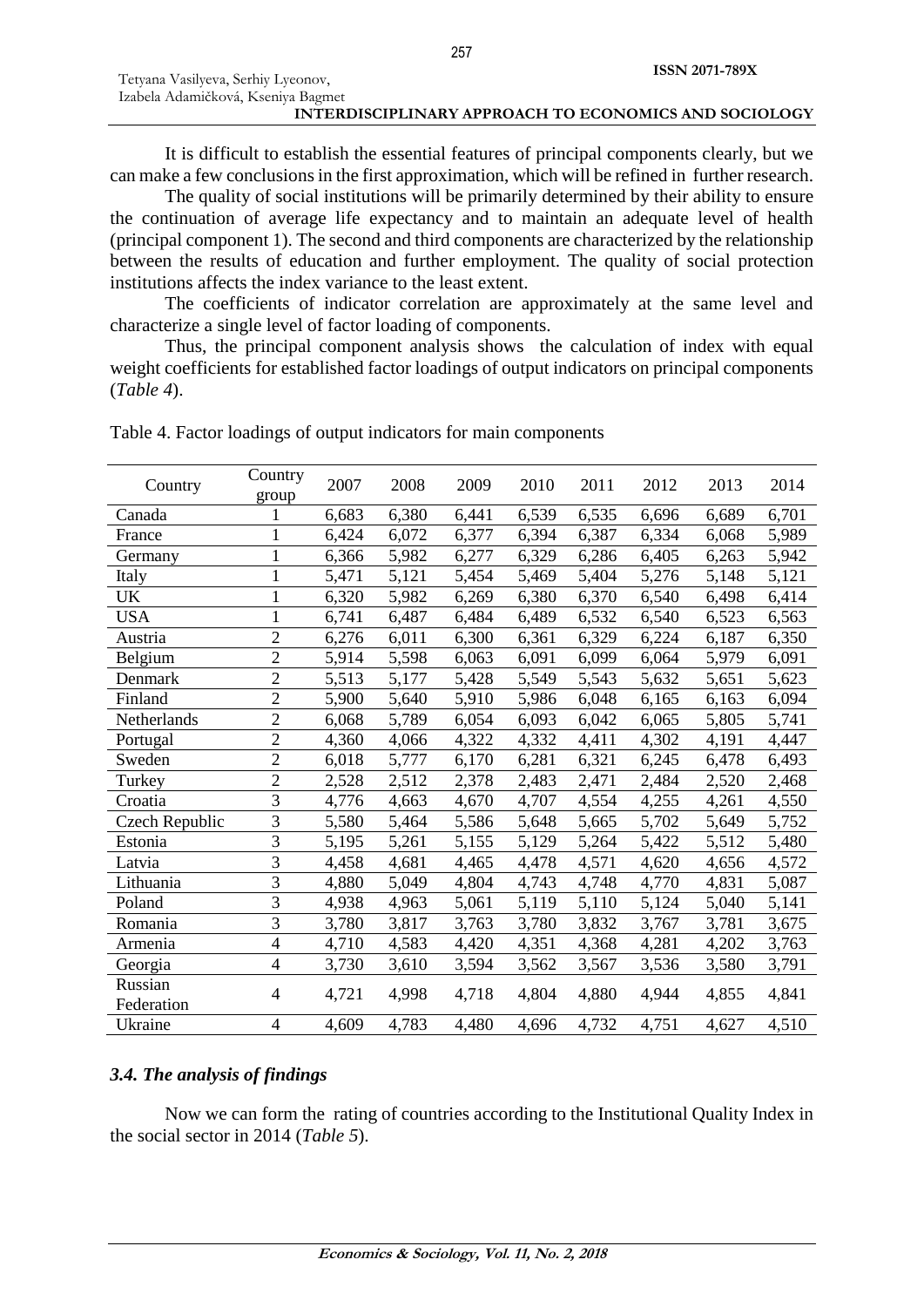| Country        | Group | Index    | Place in<br>rating | Country               | Group          | Index    | Place in<br>rating |
|----------------|-------|----------|--------------------|-----------------------|----------------|----------|--------------------|
| Canada         |       | 6,701094 |                    | Poland                | 3              | 5,140621 | 14                 |
| <b>USA</b>     |       | 6,562521 | 2                  | Italy                 |                | 5,121007 | 15                 |
| Sweden         | 2     | 6,493431 | 3                  | Lithuania             | 3              | 5,087297 | 16                 |
| <b>UK</b>      | 1     | 6,413585 | $\overline{4}$     | Russian<br>Federation | 4              | 4,840563 | 17                 |
| Austria        | 2     | 6,349879 | 5                  | Latvia                | 3              | 4,571516 | 18                 |
| Finland        | 2     | 6,094234 | 6                  | Croatia               | 3              | 4,55048  | 19                 |
| Belgium        | 2     | 6,090903 | 7                  | Ukraine               | 4              | 4,510054 | 20                 |
| France         |       | 5,988771 | 8                  | Portugal              | 2              | 4,447134 | 21                 |
| Germany        |       | 5,941608 | 9                  | Georgia               | 4              | 3,791005 | 22                 |
| Czech Republic | 3     | 5,752066 | 10                 | Armenia               | 4              | 3,762599 | 23                 |
| Netherlands    | 2     | 5,741049 | 11                 | Romania               | 3              | 3,675285 | 24                 |
| Denmark        | 2     | 5,622551 | 12                 | Turkey                | $\overline{2}$ | 2,468144 | 25                 |
| Estonia        | 3     | 5,479711 | 13                 |                       |                |          |                    |

# Table 5. Countries' rating according to the Institutional Quality Index in the social sector

# **Conclusion**

In this article we continue our research on the functioning of the social sector under conditions of economy's transition in Ukraine. We have attempted to assess institutional changes and compare them with good practices based on the existing indicators, and then substantiate the institutional structure of social sector that is adequate to the needs of transition economy.

The result of this study became the measuring instrument of institutional quality in social sector. The search for it is an attempt to explore the problem more extensively, as stated by Bruinshoofd A. (2016). He investigated the link between institutional quality and economic development. Taking the conclusion made by this researcher ("institutional quality allows countries to achieve long-term convergence of incomes") as a starting point, we have tried here to assess the quality of social institutions, because we consider that the social sphere development determines the development of human capital, which today is the main determinant of strategic competitive advantages of the country.

The interpretation of findings in the context of conclusions made by (Bruinshoofd, 2016) is not ambiguous. There is no linear relationship between the level of the country's economic development and institutional quality of social sector (*Table 5*), which can be explained by different models of social protection (sociodemocratic, liberal, conservative), but requires more in-depth research. It is interesting that the differences in GDP per capita between the countries in question is quite significant (*Graph 2*), while differences in the index values are mostly insignificant.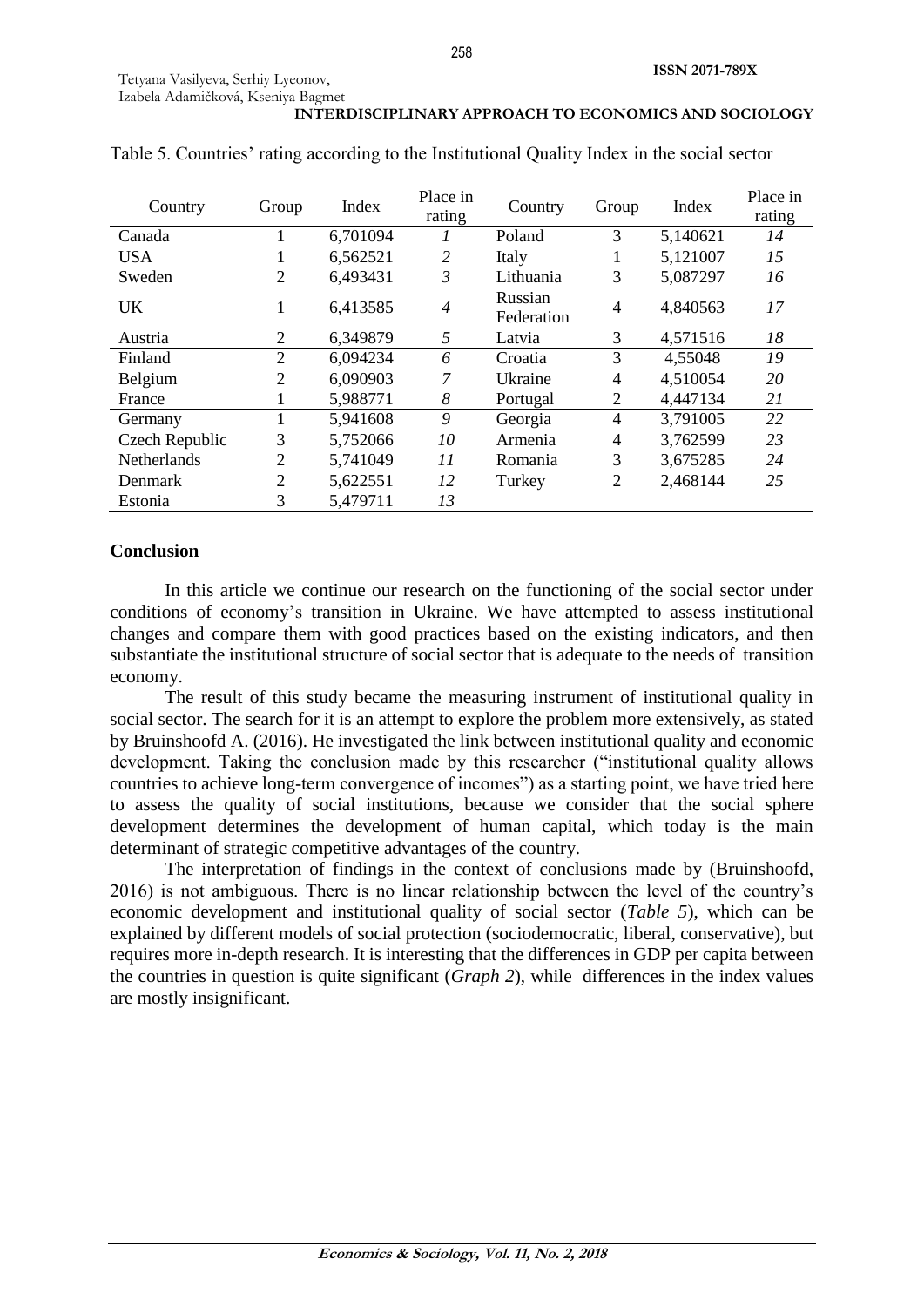

Graph 2. The ratio of Institutional Quality Index in the social sector and GDP per capita, calculated based on purchasing power parity as of 2014

Explanation for this can be probably found in the fact that governments of all these countries are guided by current social standards and guarantees that are sufficiently 'stable'. Their change can be seen as the formation of a new institution of social guarantees, accompanied by serious institutional changes in the economy.

Another interpretation of the obtained indicators, which are included in the calculation of the index for countries with a high level of socioeconomic development, is that they are close to the upper boundary. As we already noted, it would be more informative to expand the list of indicators that characterize institutional quality, however, official statistics, especially for the groups of countries under consideration provides rather limited data.

We believe that these findings should be complemented by an examination of relationship between institutional quality and inequality in income distribution. This aspect of our research will be a continuation of the relevant research study (Chong, Calderón, 2000) and will provide deeper explanation of the results.

We are aware that the conducted study does not provide an exhaustive assessment of the social sector quality, but we believe that further improvement of institutional quality measuring instruments can be useful for solving some important issues, including the assessment of macroimpact of the social sector. This problem is very relevant for today's economic development. Approaches to assessing the social impact of the third sector in the macroeconomic dimension are in demand. The approaches proposed by Anheier H. K., Krlev G., Preuss S., Mildenberger G., Einarsson T. (2014) and B. Enjolras (2016) focus exclusively on the impact assessment of the third sector, although institutional changes' evaluation in the social sector is interesting and useful.

Due to active development of impact investments, investors need unified information on the influence. In this context, development of measuring instruments of institutional quality components in the social sector can be interesting, especially when the existing approaches to assessing the impact are very limited.

The results of the study can be used as a starting point for assessing the relationship between the level of a country's development , its social model and the quality of its institutional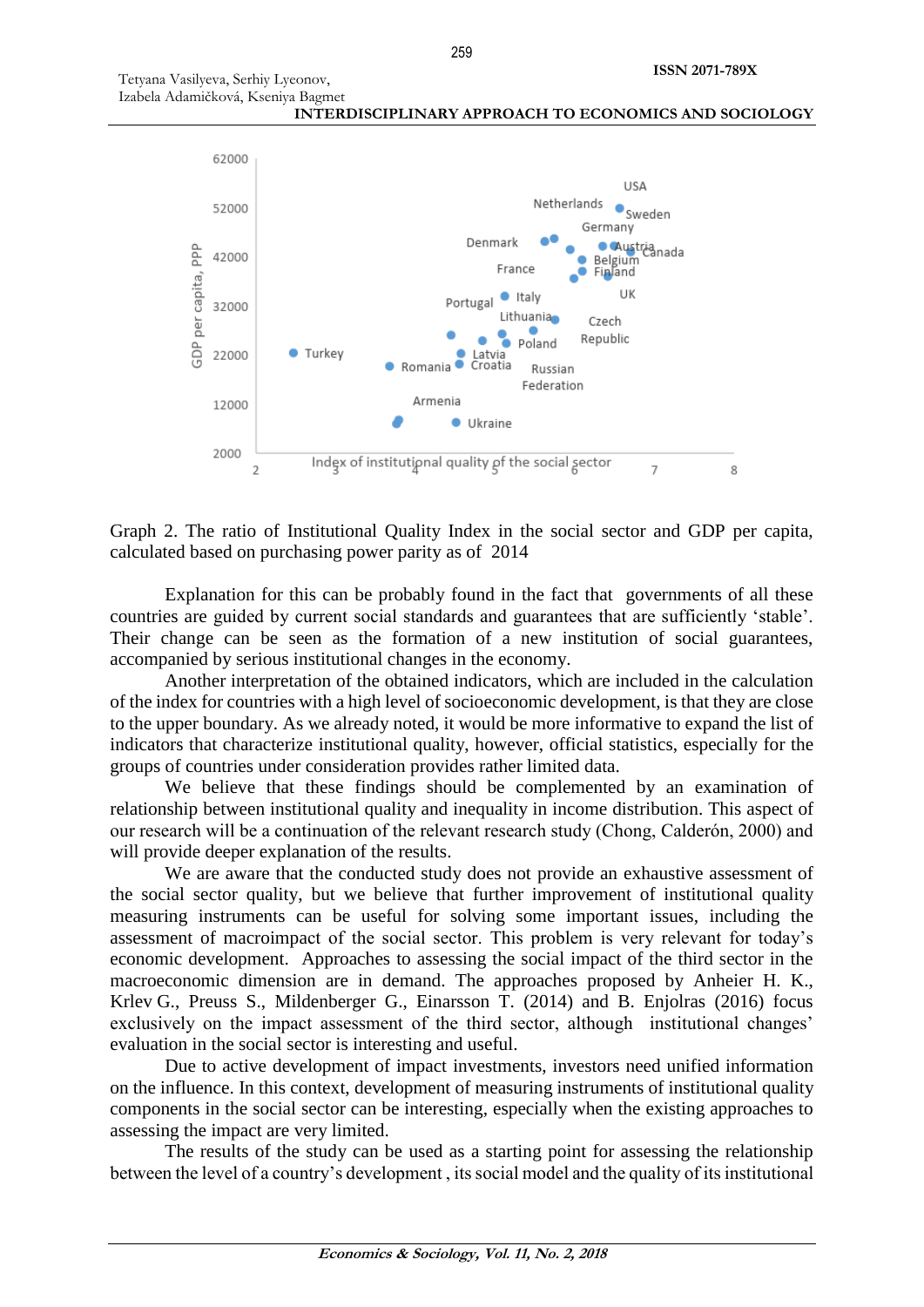changes. Thus, policymakers are able to receive information to evaluate the effectiveness of the decisions taken.

Our findings also demonstrate the relevance of the proposed index while assessing the institutional quality of the social sector. The task for the nearest future is to analyze the relationship between the institutional quality of the social sector and the dynamics of economic development indicators: the rates of GDP growth and GDP per capita.

# **Acknowledgement**

This article is part of the research work financed from the general fund of the state budget:

- 1. "Modeling and forecasting the socio-economic-political road map of reforms in Ukraine for the transition to a sustainable growth model (state registration number: 0118U003569)".
- 2. "Improvement of the national system for counteracting the legalization of funds obtained in criminal way in the context of raising the financial and economic security of the state" (0117U002251).

# **References**

- Acemoglu, D., Robinson, J. (2008). *The Role of Institutions in Growth and Development*. The International Bank for Reconstruction and Development / The World Bank, Working Paper no.10 [https://siteresources.worldbank.org/EXTPREMNET/Resources/489960-](https://siteresources.worldbank.org/EXTPREMNET/Resources/489960-1338997241035/Growth_Commission_Working_Paper_10_Role_Institutions_Growth_Development.pdf) [1338997241035/Growth\\_Commission\\_Working\\_Paper\\_10\\_Role\\_Institutions\\_Growth\\_](https://siteresources.worldbank.org/EXTPREMNET/Resources/489960-1338997241035/Growth_Commission_Working_Paper_10_Role_Institutions_Growth_Development.pdf) [Development.pdf](https://siteresources.worldbank.org/EXTPREMNET/Resources/489960-1338997241035/Growth_Commission_Working_Paper_10_Role_Institutions_Growth_Development.pdf)
- Androniceanu, A. (2017). Hospital management based on the relationship between doctors and patients. *Administratie si Management Public*, (29), 41-53.
- Anheier, H. K., Krlev, G., Preuss, S., Mildenberger, G., Einarsson, T. (2014). *Theory and empirical capturing of the third sector at the macro level. Deliverable 2.1 of the project: 'Impact of the Third sector as Social Innovation' (ITSSOIN)*, European Commission – 7th Framework Programme, Brussels: European Commission, DG Research.
- Aron, J. (2000). Growth and Institutions: A Review of the Evidence. *The World Bank Research Observer*, *15*(1), 99-135.
- Bartkowiak-Bakun, N. (2017). The diversity of socioeconomic development of rural areas in Poland in The Western Borderland and the problem of post-state farm localities. *Oeconomia Copernicana*, *8*(3), 417-432. https://doi.org/10.24136/oc.v8i3.26.

Bland, J. M., Altman, D. G. (1997). Cronbach's Alpha. *British Medical Journal*, 314(7080).

- Bruinshoofd, A. (2016). *Institutional quality and economic performance*. January 20, 2016. Available at: [https://economics.rabobank.com/publications/2016/january/institutional](https://economics.rabobank.com/publications/2016/january/institutional-quality-and-economic-performance/)[quality-and-economic-performance/.](https://economics.rabobank.com/publications/2016/january/institutional-quality-and-economic-performance/)
- Besciu, C. D., Androniceanu, A. (2017). The link between social inequalities, health' system characteristics and R&D expenditure-worldwide evidence. *Romanian Statistical Review*, (2), 21-41.
- Buriak, A., Sysoyeva, L. (2014). Development prerequisites for the regulatory approaches of the systemic risk regulation in finances. *Economic Annals-XXI*, *1-2*(2), 20-23.
- Chong, A., Calderón, C. (2000). Institutional Quality and Income Distribution. *Economic Development and Cultural Change*, *48*(4), 761-786.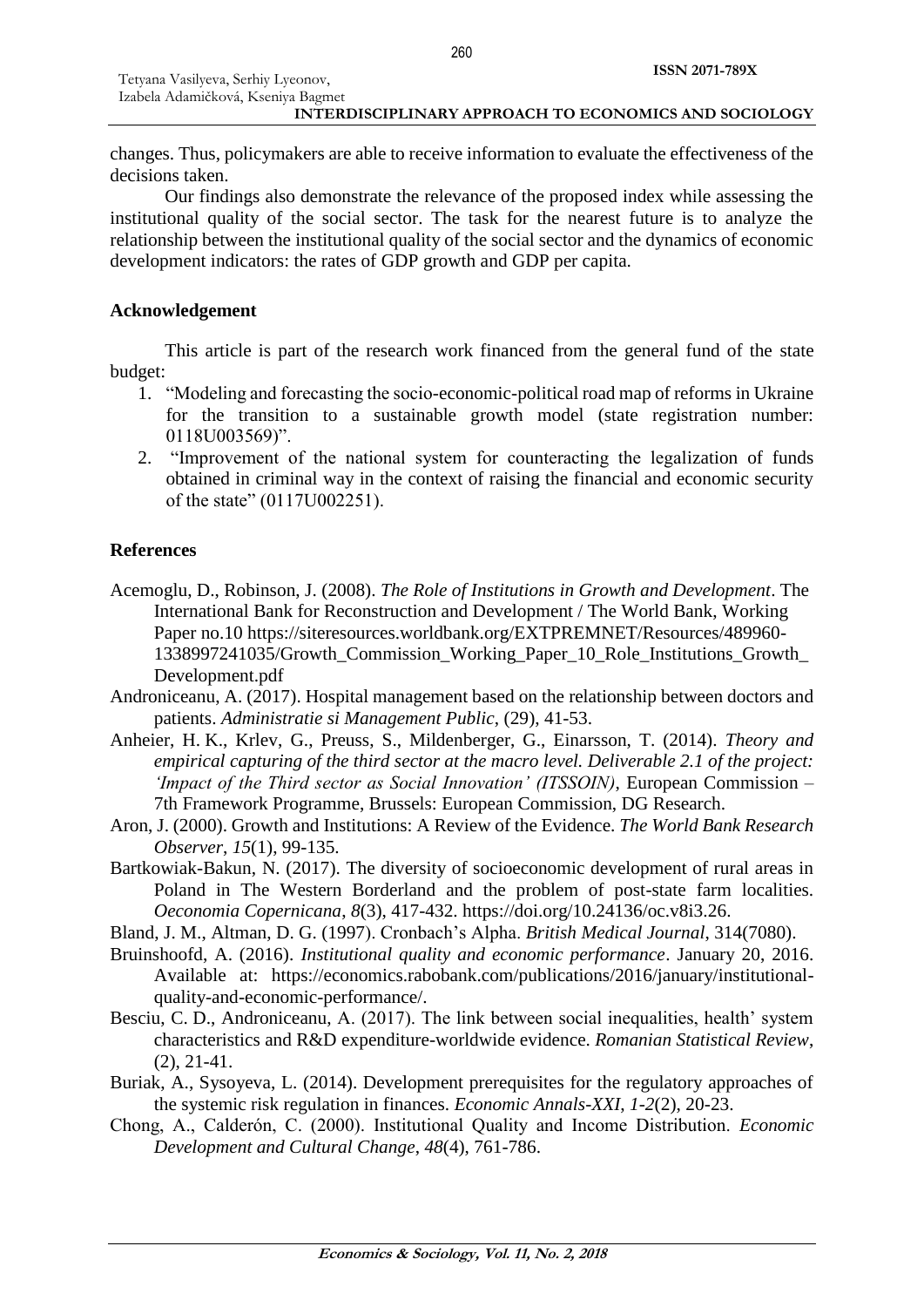Country classification. Data sources, country classifications and aggregation methodology (2014). Available at:

[http://www.un.org/en/development/desa/policy/wesp/wesp\\_current/2014](http://www.un.org/en/development/desa/policy/wesp/wesp_current/2014%20wesp_country_classification.pdf)  [wesp\\_country\\_classification.pdf.](http://www.un.org/en/development/desa/policy/wesp/wesp_current/2014%20wesp_country_classification.pdf)

- Došenović Bonča, P., Tajnikar, M., Ponikvar, N., & Mörec, B. (2018). Firm growth types and key macroeconomic aggregates through the economic cycle. *Journal of Business Economics and Management*, *19*(1), 138-153. https://doi.org/10.3846/16111699.2017.1422798.
- Draskovic, V., Popov, E., Peleckis, K. K. (2017). Modelling of Institutional Changes in Transition Countries – the Gap Between the Theory and Practice. *Montenegrin Journal of Economics*, *13*(1), 125-140.

Efendic, A., Pugh, G. (2015). *Institutional Effects on Economic Performance in Transition: a Dynamic Panel Analysis*. Acta Oeconomica. Available at: [https://www.researchgate.net/profile/Adnan\\_Efendic2/publication/268977486\\_Institutio](https://www.researchgate.net/profile/Adnan_Efendic2/publication/268977486_Institutional_effects_on_economic_performance_in_post-socialist_transition_a_dynamic_panel%20_analysis/links/547c2ec00cf205d16881d588/Institutional-effects-on-economic-performance-in-post-socialist-transition-a-dynamic-panel-analysis.pdf) nal\_effects\_on\_economic\_performance\_in\_post-socialist\_transition\_a\_dynamic\_panel\_ [\\_analysis/links/547c2ec00cf205d16881d588/Institutional-effects-on-economic](https://www.researchgate.net/profile/Adnan_Efendic2/publication/268977486_Institutional_effects_on_economic_performance_in_post-socialist_transition_a_dynamic_panel%20_analysis/links/547c2ec00cf205d16881d588/Institutional-effects-on-economic-performance-in-post-socialist-transition-a-dynamic-panel-analysis.pdf)[performance-in-post-socialist-transition-a-dynamic-panel-analysis.pdf.](https://www.researchgate.net/profile/Adnan_Efendic2/publication/268977486_Institutional_effects_on_economic_performance_in_post-socialist_transition_a_dynamic_panel%20_analysis/links/547c2ec00cf205d16881d588/Institutional-effects-on-economic-performance-in-post-socialist-transition-a-dynamic-panel-analysis.pdf)

- Enjolras, B. (2016). Assessing the macro socioeconomic impact of the third sector in Europe. Theoretical considerations and some empirical evidences TSI Working Paper Series No. 10. Seventh Framework Programme (grant agreement 613034), European Union. Brussels: Third Sector Impact. Retrieved from: [http://thirdsectorimpact.eu/documentation/tsi-working-paper-no-10-assessing-macro](https://l.facebook.com/l.php?u=http%3A%2F%2Fthirdsectorimpact.eu%2Fdocumentation%2Ftsi-working-paper-no-10-assessing-macro-socio-economic-impact-third-sector-europe%2F&h=ATNMYSR8hJi0K5Pgl8gF0oK2NiqCVHDHbpG_cQldu8L7dwwKBumL5dPS-WEFxBCXccPyvbCkoSGkqVsCaze30NPaYO7U2Awb4W5fbqN2M7HJ4hIK6Rlc)[socio-economic-impact-third-sector-europe/.](https://l.facebook.com/l.php?u=http%3A%2F%2Fthirdsectorimpact.eu%2Fdocumentation%2Ftsi-working-paper-no-10-assessing-macro-socio-economic-impact-third-sector-europe%2F&h=ATNMYSR8hJi0K5Pgl8gF0oK2NiqCVHDHbpG_cQldu8L7dwwKBumL5dPS-WEFxBCXccPyvbCkoSGkqVsCaze30NPaYO7U2Awb4W5fbqN2M7HJ4hIK6Rlc)
- Goforth, C. (2015). *Using and Interpreting Cronbach's Alpha*. Available at: <http://data.library.virginia.edu/using-and-interpreting-cronbachs-alpha>
- Harshad, D. Dave (2017). An Іnquiry on Social issues − Part 1. *Business Ethics and Leadership*, *1*(2), 78-87.
- Harshad, D. (2017). [An Inquiry on Social Issues − Part 2.](http://armgpublishing.sumdu.edu.ua/journals/bel/issue-3/article-6/) *Business Ethics and Leadership*, *1*(3), 45-63.
- Kartashov, G. (2007). Economic growth and quality of institutions of resource-oriented countries. *Quantal*, 2, 141-157. Access mode: [http://quantile.ru/02/02-GK.pdf.](http://quantile.ru/02/02-GK.pdf)
- Kaufman, D., Kray, A., and Mastruzzi, M. (2007). *Governance Matters VI: Governance Indicators for 1996-2006*. World Bank.
- Kaufman, D., Kray, A., and Mastruzzi, M. (2009). *Governance Matters VIII: Aggregate and Individual Governance Indicators for 1996-2008*. World Bank.
- Kaufmann, D., Kraay, A., Mastruzzi, M. (2010). *The Worldwide Governance Indicators*: Methodology and Analytical Issues and, World Bank, September.
- Kolářová, E., Kolářová, V. (2017). The Factors Influencing College Students´ Choice of Elective Subjects. *Journal of Competitiveness*, *9*(4), 40-49.
- Kyrychenko, K., Lyeonov, S., Vasylieva, T., Lyulyov, O. (2018). Macroeconomic Stability and Its Impact on the Economic Growth of the Country. *Montenegrin Journal of Economics*, *14*(1), 159-170.
- Lazányi, K., Virglerová, Z., Dvorský, J., Dapkus, R. (2017). An analysis of factors related to "taking risks", according to selected sociodemographic factors. *Acta Polytechnica Hungarica*, *14*(7), 35-50.
- Lubis, A. S (2018). Corporate social responsibility in health sector: a case study in the government hospitals in Medan, Indonesia. *Business: Theory and Practice*, 19, 25-36. <https://doi.org/10.3846/btp.2018.04>